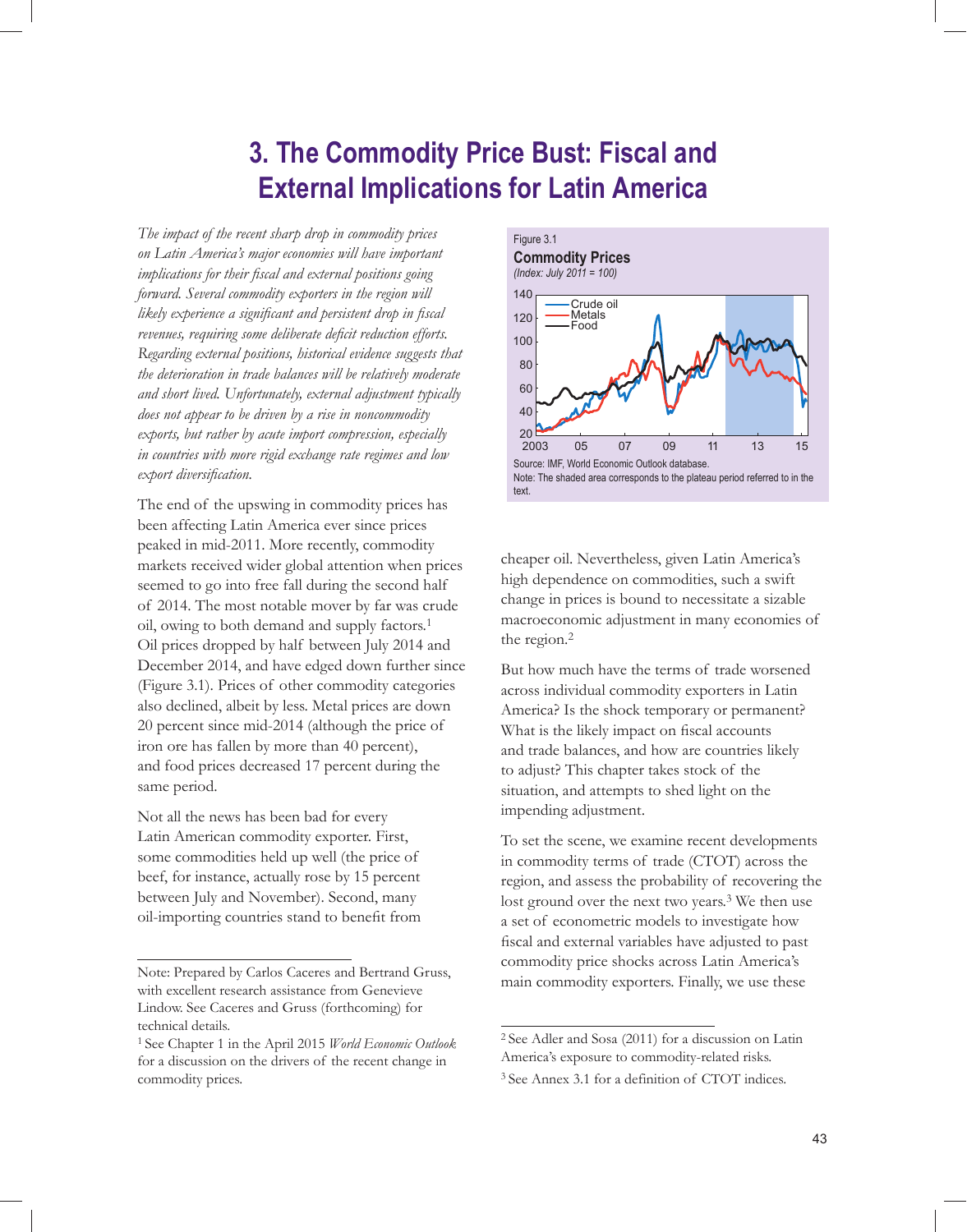model estimates, combined with current commodity price forecasts, to project the likely adjustment path for individual economies.

## **The Commodity Price Cycle: Where Do We Stand Now?**

To understand what has happened since mid-2014, it is useful to take a step back and recall the evolution of commodity terms of trade since the early 2000s.

Commodity prices soared during the 2000s, increasing by more than threefold between 2003 and 2011. The associated terms-of-trade gains were truly exceptional for most commodity exporters in Latin America.4 Figure 3.2 displays the cumulative change in CTOT from their average levels in 2002 (that is, just before the boom period) for a sample of 11 Latin American commodity exporters. The figure combines data for different reference points: the horizontal axis shows the cumulative change up to the peak of the boom (that is, mid-2011), while the vertical axis shows the cumulative change through mid-2014 (red squares) and February 2015 (blue diamonds), respectively. Thus, markers further below the diagonal line indicate a larger recent decline in CTOT from the mid-2011 peak. Focusing initially on the horizontal axis, Figure 3.2 shows that by mid-2011, CTOT had increased on average by about 8 percentage points of GDP—and by almost three times as much in the case of Venezuela.5

### Figure 3.2

### **Commodity Terms of Trade, 2003–15**

*(Cumulative change in CTOT indices from average levels in 2002; percentage points of GDP)* 



The boom was followed by a period—from mid-2011 to mid-2014—in which commodity prices were broadly stable (oil, most agricultural products) or started weakening (notably metals but also a few agricultural products). Reflecting their specific commodity exposures, some countries had already lost an important fraction of their previous CTOT gains during this *plateau* period (as evidenced by the vertical distance of the red squares from the diagonal line in Figure 3.2). Brazil and Chile, for instance, had lost about one-third of their boom-period CTOT gains by mid-2014. Colombia and Peru, in turn, had lost about one-fourth of their earlier gains, while Bolivia, Ecuador, and Venezuela were relatively unscathed, because of the resilience of oil markets up to that point.

However, this *plateau* period of relatively low price volatility was followed by a phase of sharp declines in commodity prices starting in mid-2014. Given that this latest commodity market rout has been led by oil, it implies a differentiated picture in terms of CTOT movements across the region. Major oil exporters such as Colombia, Ecuador, and Venezuela experienced substantial CTOT losses in a short period (about 4¼ percent of GDP, 9 percent of GDP, and 14 percent of

<sup>4</sup> Chapter 4 of the October 2011 *Regional Economic Outlook: Western Hemisphere* and Gruss (2014) show that the terms-of-trade gains during the recent boom stand out in a historical perspective.

<sup>5</sup> The CTOT is a chained price index. It is constructed by weighting changes in prices of individual commodities by their (net) export value, normalized by GDP (see Annex 3.1). A given increase (drop) in CTOT can then be interpreted as an approximate gain (loss) in GDP terms. Compared to traditional terms-of-trade measures, this CTOT metric presents a number of advantages: it is not affected by noncommodity prices, its variation is exogenous at the country level, and, crucially, it does not weigh export and import prices equally but proportionally to their relative trade magnitudes.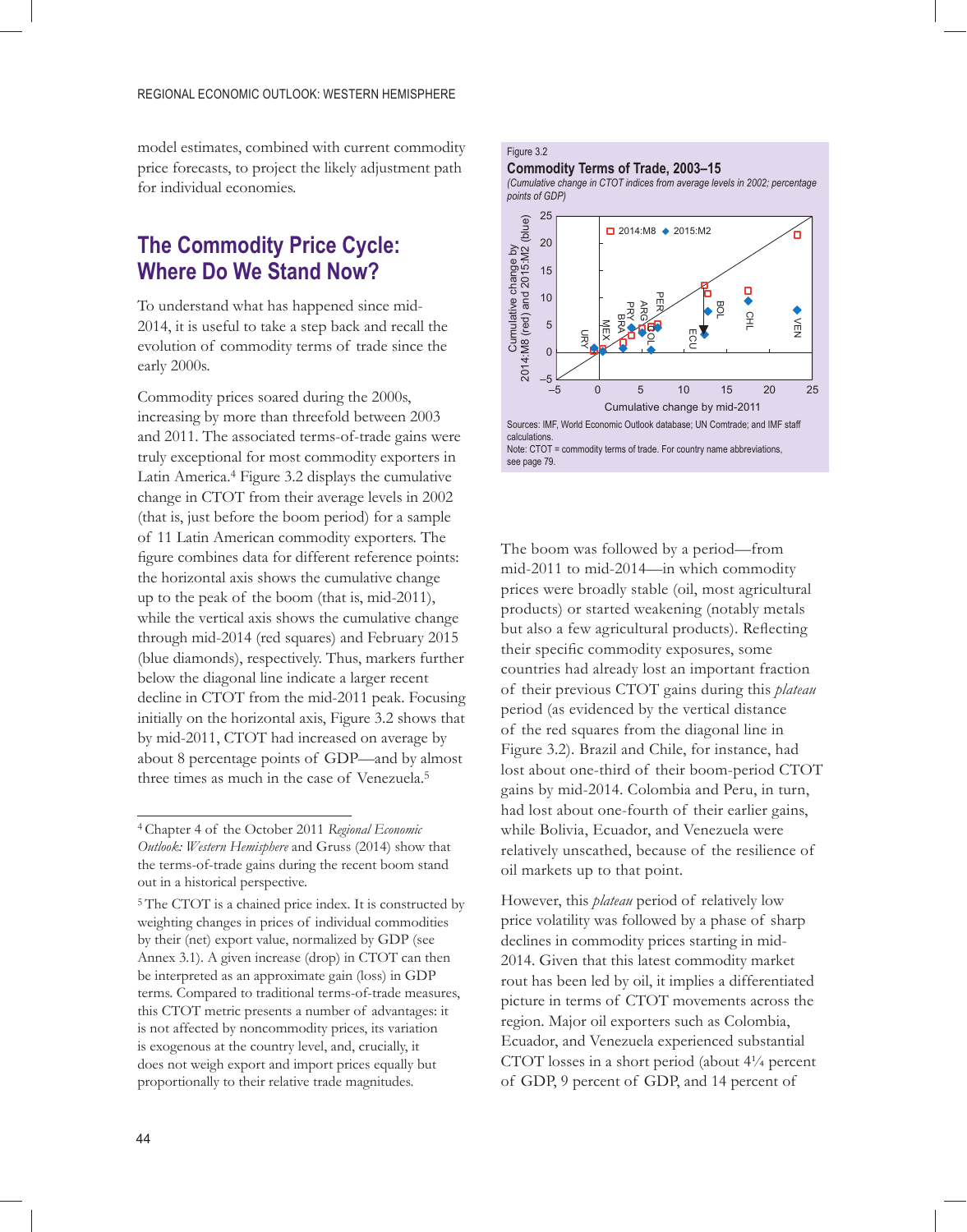GDP, respectively, between August 2014 and February 2015; see Figure 3.2). In the case of Colombia, moreover, these losses have eroded almost all of the net gains of the previous decade. Bolivia, Brazil, and Chile suffered more moderate CTOT losses, ranging from 1 percent of GDP to 3 percent of GDP. For Peru, in turn, the CTOT loss was even smaller  $(^{2}/_{3}$  percent of GDP), as the drop in oil prices largely offset the decline in metal prices; Paraguay and Uruguay even saw a slight improvement of their CTOT.6

## **A Temporary or Permanent Shock?**

Assessing whether the most recent correction in commodity prices is temporary or likely to persist is a daunting task. That said, we present some indicative evidence from two alternative approaches suggesting that the observed correction contains a large permanent—or at least highly persistent—component.

Our specific goal is to gauge the likelihood that CTOT will revert to the levels of the *plateau* period (that is, the average price observed between mid- $2011$  and mid- $2014$ ).<sup>7</sup> To this end, we first compute projected country-specific CTOT using prices of commodity futures. According to these financial market data, by end-2016 the CTOT of commodity exporters in Latin America would still be, on

7 Although some commodity prices, notably certain metals, exhibited a slight downward trend between mid-2011 and mid-2014, the *plateau* was a sufficiently long period of low CTOT variability (compared to the preceding years) to serve as a useful reference point.

#### Figure 3.3

**Projected Commodity Terms of Trade, End-2016** *(Comparison of CTOT indices in the future and their observed levels during the plateau period)* 



Sources: IMF, World Economic Outlook database; UN Comtrade; and IMF staff calculations.

average, 2½ percentage points of GDP below their *plateau* levels (Figure 3.3). The remaining shortfall is particularly large in the case of Colombia, Ecuador, and Venezuela (3½ percentage points of GDP, 5½ percentage points of GDP, and 8 percentage points of GDP, respectively), as markets expect only a partial and gradual recovery of oil prices over the coming years.

Second, we model the distribution of CTOT based on their historical trend and volatility, and generate stochastic simulations of their possible future paths (see Annex 3.1 for more details). Based on these simulations, we generate confidence intervals and the probability of country-specific CTOT remaining below their *plateau* level by the end of 2016. Figure 3.3 (red dots) shows that, except for Paraguay, Peru, and Uruguay, the probability of CTOT reverting to—or exceeding—those levels is less than one in three.

In sum, while the uncertainty involved in forecasting commodity prices is large, it seems unlikely that CTOT will revert to their *plateau* levels anytime soon.

<sup>6</sup> Our CTOT indices do not include precious metals, and thus do not account for changes in, for instance, gold and silver prices, which are important for some countries in the region (notably Bolivia, Peru, and, to a lesser extent, Colombia). The inclusion of these precious metals, however, would not affect significantly the relative magnitude of the correction in CTOT since mid-2011 shown in Figure 3.3 (gold and silver prices in February 2015 were, on average, 39 percent lower than in mid-2011, comparable to the 41 percent and 50 percent decline in the price of copper and oil, respectively).

Note: CTOT = commodity terms of trade. The bars denote the difference between the projected CTOT by end-2016, based on the prices of commodity futures prevailing at end-February 2015, and the average levels observed during the *plateau* period (between mid-2011 and mid-2014). The red dots denote the probability for each country's CTOT of reaching or exceeding by end-2016 the average level observed during the *plateau* period, based on stochastic simulations using the Geometric Brownian Motion model of Caceres and Medina (forthcoming). See Annex 3.1 for details.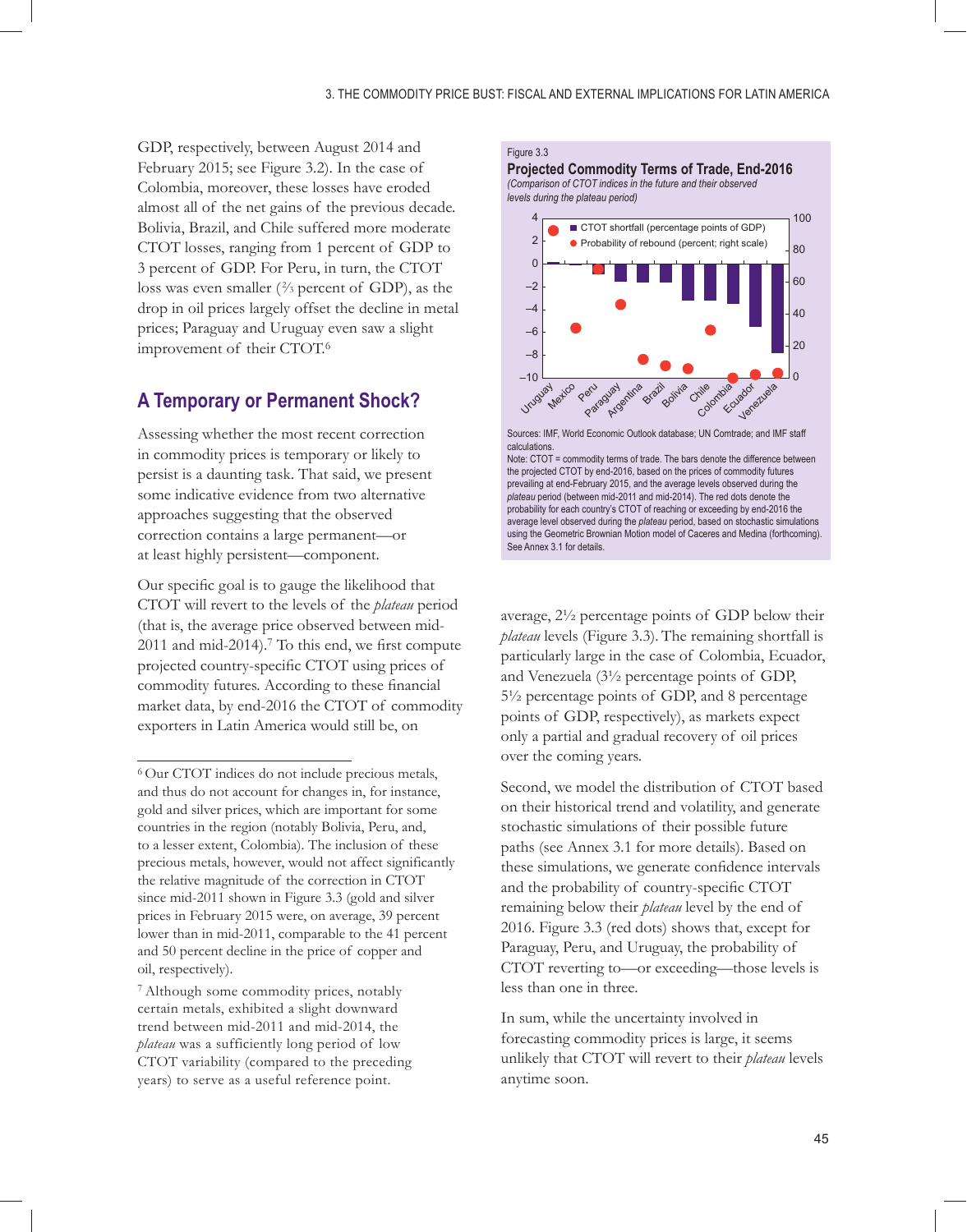## **Adjusting to Commodity Price Shocks—Historical Evidence**

What does a less favorable outlook imply for commodity exporters in Latin America? To examine this issue, we first explore the historical response of public finances and external accounts to commodity price shocks. More precisely, we estimate a set of country-specific vector autoregressive models for nine Latin American countries, using quarterly data since the mid-1990s.<sup>8</sup> All models include a country-specific CTOT index (expressed in terms of deviations from its trend, which we denote CTOT "gap" hereafter) as an exogenous variable and a set of endogenous variables comprising the output gap, the real effective exchange rate (REER), and, depending on the question, a fiscal or external aggregate (expressed in percent of GDP).<sup>9</sup> We base our quantitative analysis on the models' impulse response functions of the fiscal and external variables, in reaction to a shock to the countryspecific CTOT gap. $10$ 

### **Fiscal Dynamics**

Regarding public finances, we focus our analysis mainly on the response of fiscal revenues, which are likely to better reflect the exogenous effect of the commodity price shock.<sup>11</sup> The overall fiscal balance, in contrast, will also be strongly influenced by discretionary spending adjustments in response to the commodity price shock.12 This policy reaction would likely depend on specific circumstances and could deviate significantly from historical patterns. That said, we also report results for vector autoregressive models where the revenue-to-GDP ratio is replaced by the fiscal balance (Figure 3.4).

In terms of fiscal revenues, Bolivia and Ecuador stand out in our sample as exhibiting the largest responses: about 0.8 percentage point of GDP in response to a one standard deviation shock to their CTOT, roughly equivalent to a 13 percent decline in the price of natural gas for Bolivia and a 16 percent drop in oil prices for Ecuador (Figure 3.4).13 Chile comes next, with a decline in revenue of about ½ percentage point of GDP (following a shock to its CTOT roughly equivalent to a 12 percent decline in copper prices). The revenue ratio reacts somewhat less in Mexico and Peru (less than <sup>1</sup>/<sub>3</sub> percentage point of GDP), while

<sup>8</sup> The sample comprises Bolivia, Brazil, Chile, Colombia, Ecuador, Mexico, Paraguay, Peru, and Uruguay. Overall, individual vector autoregressive sample periods were mainly dictated by data availability, with individual samples starting between 1990:Q3 and 2001:Q2. Argentina and Venezuela were removed from the sample based on data availability issues.

<sup>9</sup> We assume the period of the commodity price cycle to be 20 years for the computation of CTOT gaps, which is in line with the literature on commodity super-cycles (for example, Erten and Ocampo 2013; Jacks 2013). To account for possible changes in seasonality of fiscal aggregates, we use four-quarter-cumulative values to compute ratios to GDP.

<sup>10</sup> Table A3.1 in Annex 3.1 shows the percent change in CTOT equivalent to a one standard deviation shock to the index gap. It also shows, as an illustration, the percent variation in each country's main commodity export that would result in a commensurate change in the CTOT gap.

<sup>11</sup> The coverage of fiscal variables is at the nonfinancial public sector level for Bolivia, Colombia, and Uruguay. For Mexico, the consolidation includes federal government, public enterprises under budgetary control (including Pemex), and social security. For the rest, the coverage is at the central government level. Even in these countries, however, the bulk of commodityrelated revenues are collected by the central government, notwithstanding possible subsequent transfers to subnational governments.

<sup>12</sup> The response of fiscal variables arguably reflects both the direct effect of commodity price shocks and the historical policy response. In the case of revenues, however, the bulk of the response is likely to reflect the former. Indeed, revenue-side policies and outturns, such as changes in tax rates or the introduction of new taxes, tend to materialize with a lag, owing to implementation and institutional constraints.

<sup>13</sup> Venezuela is not included in this exercise, but given the size of commodity-related revenues (about 20 percent of GDP in 2004–09; see Rodriguez, Morales, and Monaldi 2012), its response is likely to be almost twice as large as in Bolivia and Ecuador.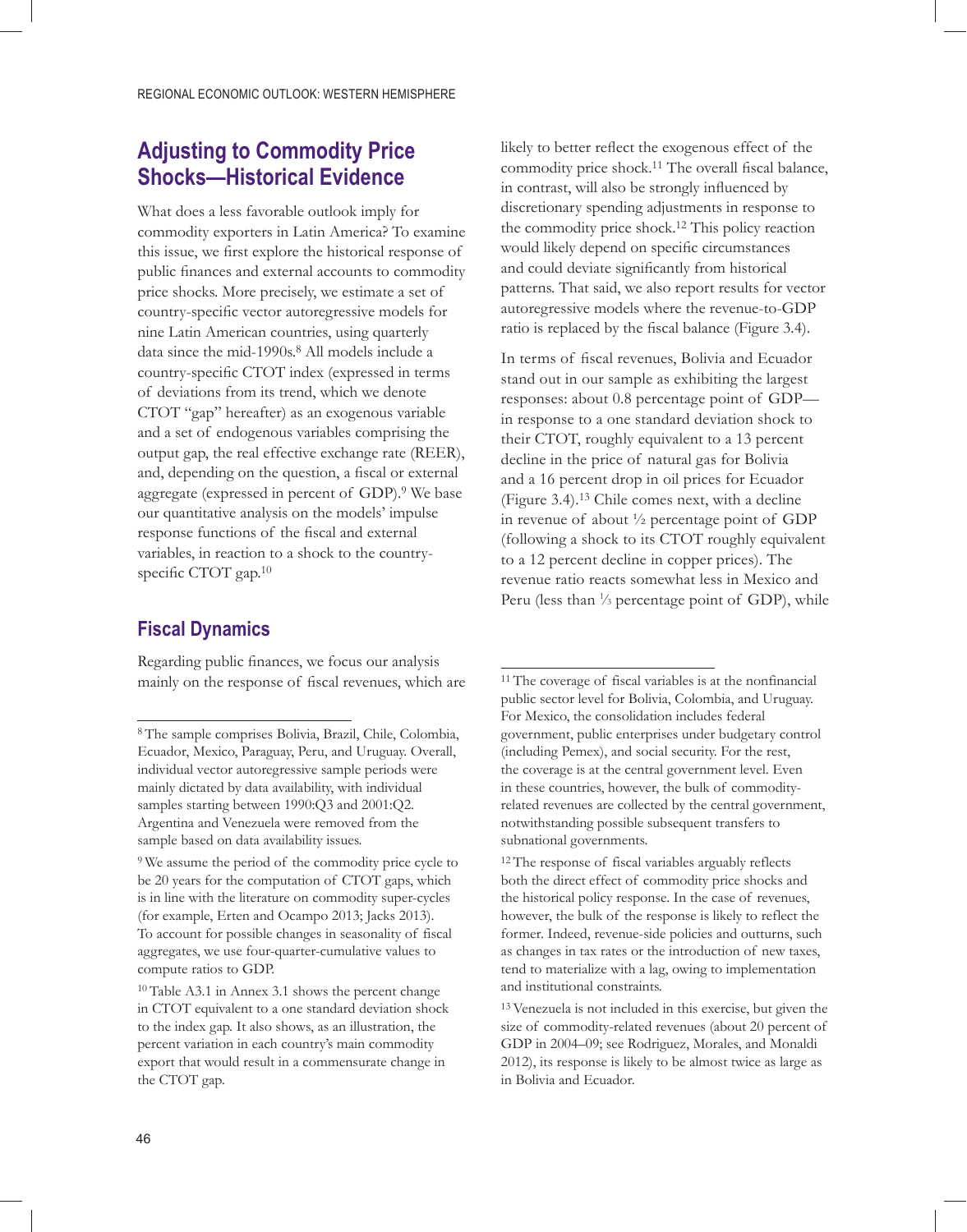

for all other countries the response is relatively small and statistically insignificant.<sup>14,15</sup>

Turning to fiscal balances, Chile shows the largest response (close to  $\frac{3}{4}$  percentage point of GDP), followed by Bolivia and Ecuador (close to <sup>1</sup>/<sub>3</sub> percentage point). The fact that Chile's fiscal balance shows a larger response compared to that of Bolivia and Ecuador—while it was the opposite for their fiscal revenue responses—suggests that Chile was able to adopt countercyclical fiscal policies in the past. This ability is likely to have been supported by Chile's fiscal rule, which prescribes

that a significant share of commodity-related windfalls be saved during good times. Bolivia and Ecuador, in turn, experienced a faster expansion of public spending during the boom years, and had virtually no access to international funding to smooth the effects of the sharp drop in commodity prices in late 2008.

Which macroeconomic fundamentals help to further explain the differences in fiscal responses across countries? A natural candidate is the size of the commodity sector relative to the overall economy. A country that is highly dependent on commodities is likely to have a larger share of revenues directly linked to the commodity sector, as well as a larger sensitivity of total output to commodity price shocks.16 Another potential candidate is the extent of exchange rate flexibility. If the nominal exchange rate depreciates significantly in response to a negative CTOT shock, commodity-related revenues expressed in local currency would drop by less than would have been the case otherwise. In addition, a (real) depreciation would help boost noncommodity exports, aggregate demand, and, eventually, fiscal revenues.<sup>17</sup>

With only nine countries to exploit cross-sectional variation, we limit the analysis to exploring bivariate relationships between the magnitude of the responses to CTOT shocks and a few "fundamentals" for which it is relatively easy to quantify the extent of cross-country heterogeneity: the degree of de facto nominal exchange rate flexibility, the size of the commodity sector (proxied by the ratio of commodity exports to GDP), and the degree of export diversification

<sup>14</sup> In the case of Colombia, the magnitude of the response could be somewhat underestimated from historical data as oil production rose significantly over the sample period.

<sup>15</sup> Arguably, a given CTOT change could have different effects on fiscal accounts depending on whether it is driven by a change in commodity export or import prices. As a robustness exercise, we substituted the CTOT variable with an index based only on export prices, but the responses do not differ significantly from the ones reported here.

<sup>16</sup> Our analysis shows that output gaps in all countries in the sample tend to fall (that is, indicate a decline of actual output relative to potential) following a negative shock to their CTOT. The responses (not reported here owing to space constraints) are particularly large and significant for Chile, Colombia, Ecuador, and Peru, where commodity exports account for a large share of GDP.

<sup>17</sup> Our results show that the REER depreciates in all countries in response to a negative CTOT shock, but the response is particularly large (and statistically significant) for Bolivia, Brazil, Chile, Colombia, and Mexico.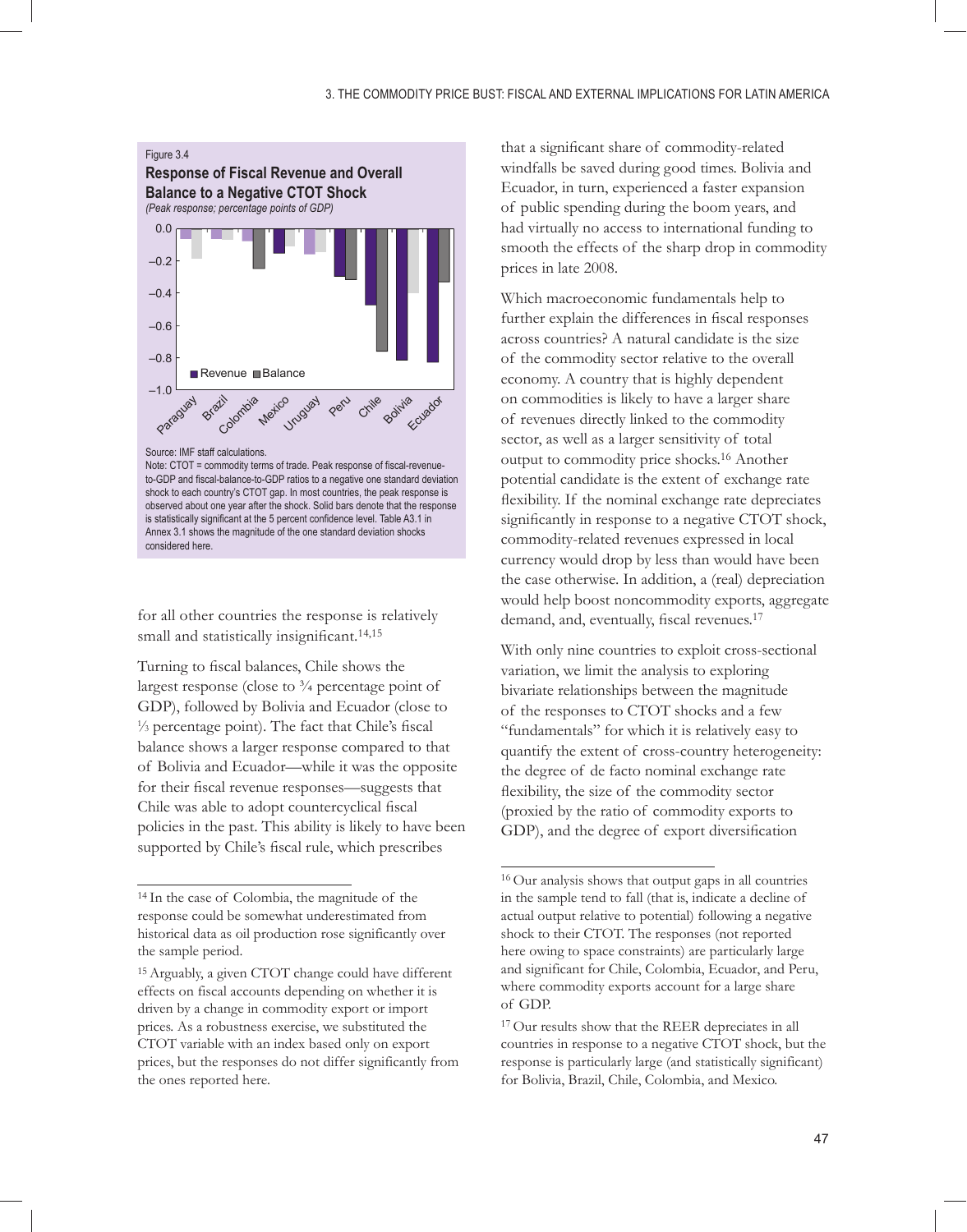|                | Share of<br>Commodity<br><b>Exports</b> | <b>Export</b><br><b>Diversification</b> | Exchange<br>Rate<br><b>Flexibility</b> |  |
|----------------|-----------------------------------------|-----------------------------------------|----------------------------------------|--|
| Revenue        | 0.022                                   | 0.035                                   | 0.000                                  |  |
| Fiscal balance | 0.026                                   | 0.125                                   | 0.337                                  |  |
| Exports        | 0.005                                   | 0.000                                   | 0.108                                  |  |
| Imports        | 0.003                                   | 0.005                                   | 0.062                                  |  |
| Trade balance  | 0.471                                   | 0.540                                   | 0.809                                  |  |

### **Table 3.1. Relationship Between Macroeconomic Responses to CTOT Shocks and Fundamentals**

*(Signifi cance level)*

Source: IMF staff calculations.

Note: The numbers denote the statistical significance (*p* values) of the bivariate correlation between, on the one hand, the responses of fiscal or external variables to a commodity terms of trade (CTOT) shock, and on the other hand, country-specific fundamentals (green denotes significance at the 10 percent level; yellow between 10 percent and 15 percent; and orange beyond the 15 percent level). All relationships exhibit the expected sign. Country-specific fundamentals include the ratio of commodity exports to GDP; a diversification index, derived from merchandise export data and following the methodology of IMF (2014a and 2014b); and a measure of de facto exchange rate flexibility, proposed by Aizenman, Chinn, and Ito (2008).

(based on the indicator presented in Chapter 5). Naturally, even after accounting for the size of the commodity sector and exchange rate flexibility, fiscal responses would also depend on other "institutional" characteristics, such as the ownership structure of the commodity sector and the specific fiscal regime used to tax natural resource rents (see Box 3.1). These aspects are, however, harder to capture with a simple metric.

Notwithstanding the limitations of this simple approach, Table 3.1 indicates a number of interesting findings with respect to the bivariate relationship between the estimated fiscal responses and country-specific fundamentals (with 10 percent representing a typical benchmark for statistical significance of the relationship). As expected, the magnitude of the response of fiscal revenues and fiscal balances is strongly related to the size of the commodity sector: the larger the commodity sector, the more its fiscal position deteriorates as a result of a negative CTOT shock. The relationship with the degree of export diversification also appears to be significant, with fiscal accounts deteriorating less in countries that have a more diversified export base.

Turning to the exchange rate regime, our basic correlation analysis suggests that greater exchange rate flexibility helps to buffer the effect of commodity price shocks on public finances. The deterioration of both fiscal revenue and overall balance following a negative CTOT shock is smaller for countries that have higher de facto exchange rate flexibility, owing mainly to a smaller drop in local-currency-denominated revenues. This relationship is strongly significant for fiscal revenue, but not for the overall balance (Table 3.1).

### **External Adjustment**

The reaction of trade balances to a negative CTOT shock looks, at a first glance, less unequivocal than that of fiscal aggregates.<sup>18</sup> While in most countries the trade balance tends to deteriorate right after the shock, in many cases it then bounces back and after three years has typically converged back to the original level or even exceeded it (Figure 3.5).19 For instance, the trade balances of Chile and Peru worsen by about  $\frac{1}{2} - \frac{2}{3}$  percentage point of GDP in response to a negative CTOT shock. But after three years, the balances are found to be about ¼ percentage point *above* the initial level.

This limited deterioration and relatively quick reversal of the trade balance would be consistent with a scenario where noncommodity exports increase markedly in response to the real depreciation triggered by the negative CTOT shock. However, it could also reflect a less benign dynamic whereby most of the adjustment occurs through a sharp contraction in imports, amid weak domestic demand.

To better understand what is behind the trade balance dynamics, we explore the responses of

<sup>18</sup> Trade variables throughout the chapter refer to trade in both goods and services.

<sup>19</sup> These results are in line with the *S-shaped* lead and lag correlation between the trade balance and terms of trade documented by Backus, Kehoe, and Kydland (1994) for a set of Organisation for Economic Co-operation and Development countries and Senhadji (1998) for developing countries.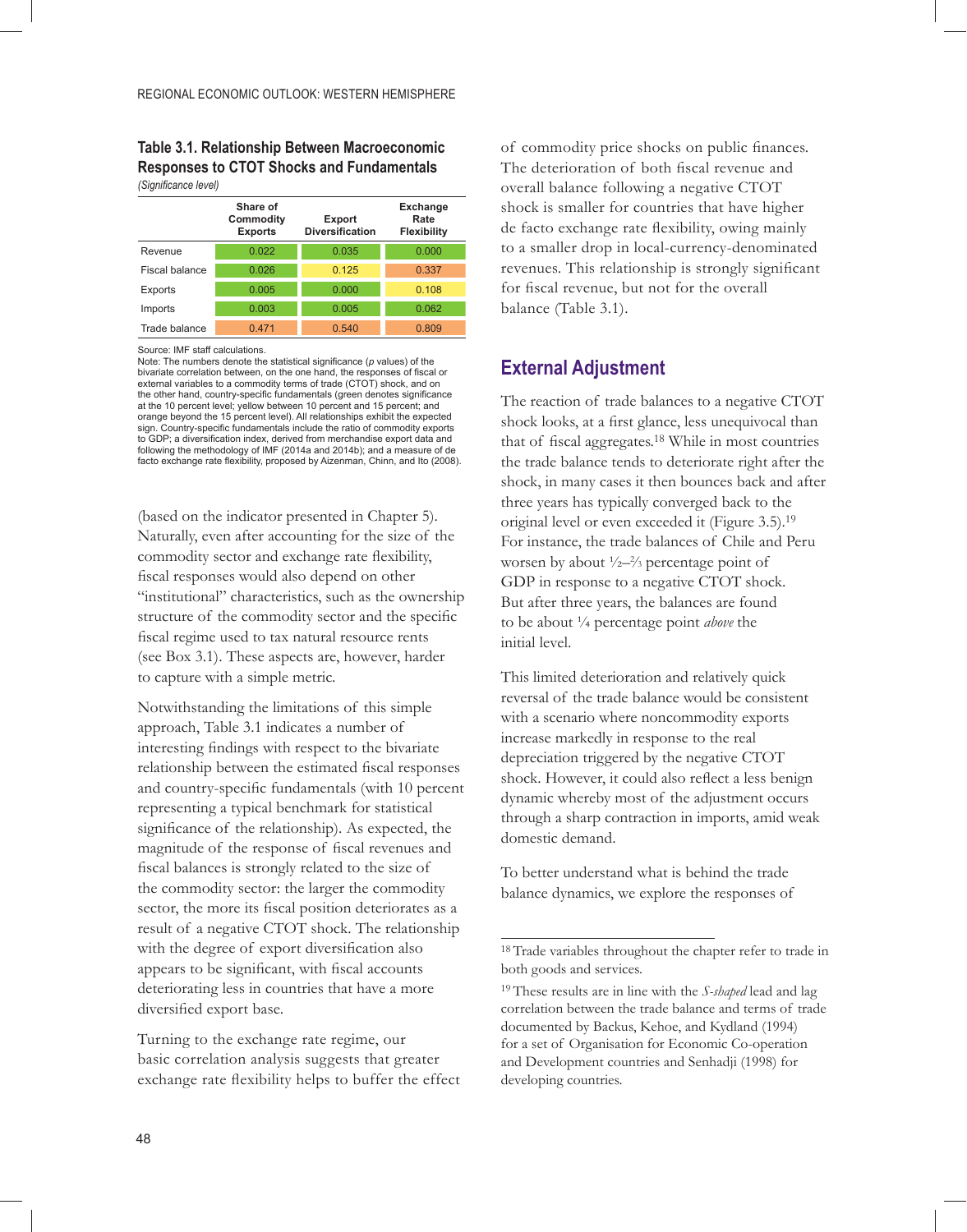

exports and imports separately, using a set of additional models.<sup>20</sup> Our findings suggest that the limited deterioration of the trade balance and, ultimately, its reversal are explained by a sharp compression in imports—rather than a rebound in exports.

Overall export volumes initially fall in all countries except Paraguay and Uruguay, suggesting a rather muted response in noncommodity tradables sectors to the exchange rate depreciation triggered by the commodity price shock. Considering again the cases of Chile and Peru, the drop in import volumes after a negative CTOT shock is larger by 2½ percentage points and 4½ percentage points, respectively, than that of export volumes (Figure 3.6). The pattern is broadly similar for the other commodity exporters: most of the medium-term improvements in trade



balances seem to be due to import compression rather than export expansion.<sup>21</sup>

While the import compression pattern is common across the region, there is still considerable heterogeneity in terms of the external sector adjustment. This heterogeneity in the response of trade variables also appears linked to some country fundamentals.

As before, we find that flexible exchange rates play a stabilizing role: the drop in exports is smaller in countries that have greater exchange rate flexibility. However, the relationship is only marginally significant at conventional levels, probably reflecting the low degree of export diversification in the region (see Chapter 5). Import compression is also larger in countries that have a more rigid exchange rate regime (and the relationship is highly statistically significant). The stronger import compression in countries with less exchange rate

<sup>20</sup> For this purpose, we estimate country-specific vector error correction models. These include the CTOT index as an exogenous variable, and real exports, real imports, REER, and real GDP (all in log levels) as endogenous variables.

<sup>21</sup> The strong import compression could be reflecting a sharp contraction in corporate investment across sectors (both commodity and noncommodity), as suggested by the findings in Chapter 4.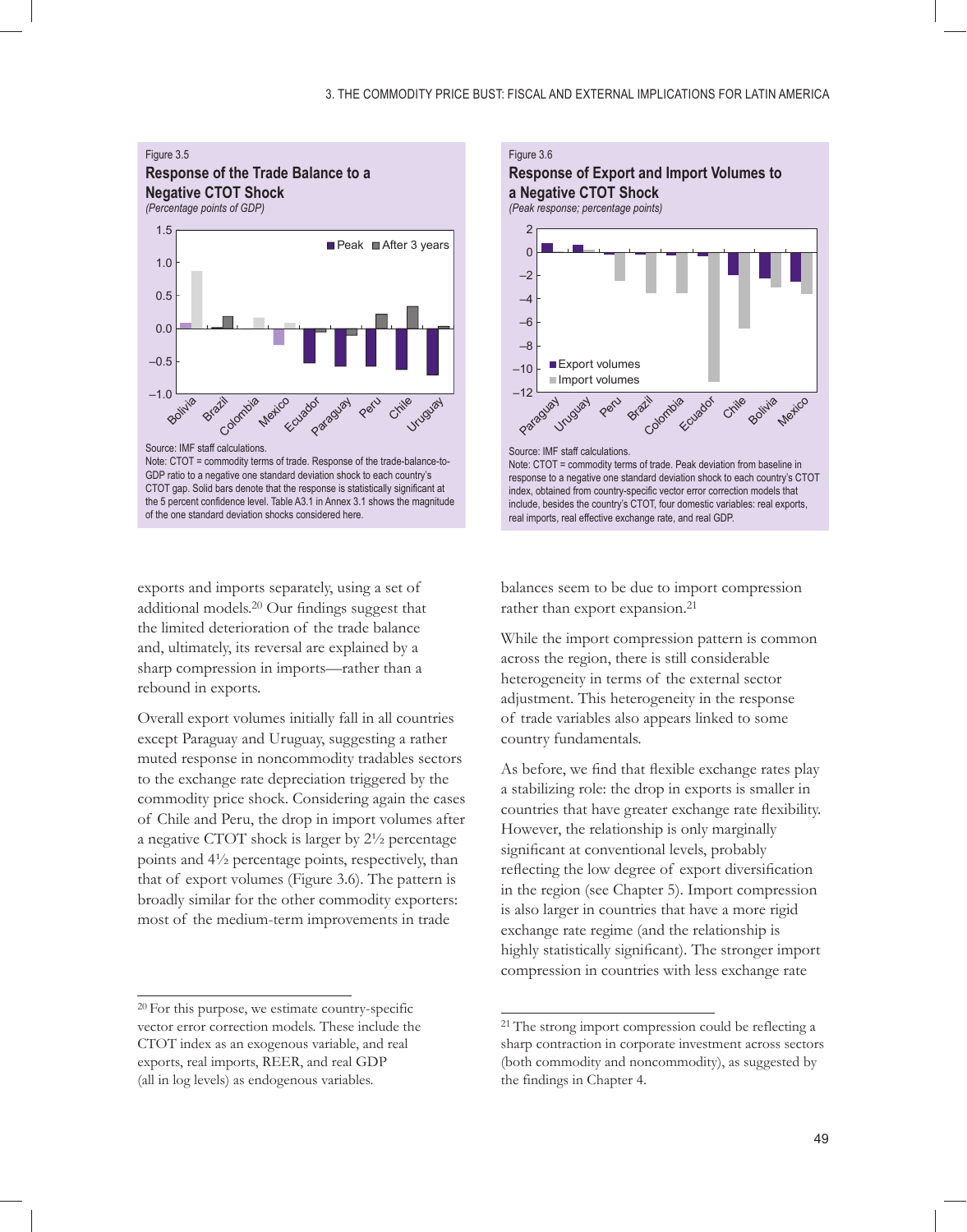flexibility may appear surprising at first glance, as a smaller change in relative prices (foreign goods becoming more expensive relative to domestic goods when the REER falls) reduces the so-called expenditure switching effects (domestic buyers shifting from imported to domestic goods). The result suggests that income effects—from a deep domestic downturn that reduces spending across the board—are more important in the import adjustment. Finally, the relationship between exchange rate flexibility and the response of the overall trade balance has the expected sign, but is not statistically significant.

As expected, the drop in total exports in response to a CTOT shock is larger in countries that are more dependent on commodities. It is also larger in countries that show a lower degree of export diversification, as fewer sectors can benefit from the exchange rate depreciation triggered by the CTOT shock.22 In both cases, the relationship is statistically significant. Interestingly, the degree of import compression is also larger in these countries, reinforcing the notion that income effects play a key role in the adjustment. The relationships for the trade balance go in the same direction—but are not statistically significant.

## **Looking Ahead: Outlook for Trade and Fiscal Balances**

Building on the analysis presented thus far, conditional out-of-sample forecasts for fiscal and external variables can be constructed using commodity futures. In terms of methodology, the analysis of the previous section presented the dynamic adjustment of an economy that is assumed to be *in equilibrium* when hit by a commodity price shock of historically "normal" size. In this section, instead, the economy is assumed to start from its *current* position (typically the third quarter of 2014, based on

#### Figure 3.7

**Out-of-Sample Forecast: Fiscal Revenue** *(Difference between projected revenue-to-GDP ratio and maximum revenue-to-GDP ratio attained between mid-2011 and mid-2014; percentage points)*



data availability) and face the path for commodity prices actually implied by futures markets.

Figure 3.7 reports the difference between fiscal revenue-to-GDP ratios in 2014–18 vis-à-vis the peak levels attained during the *plateau* period. In 2014, fiscal revenues in some countries (for example, Chile and Colombia) were already noticeably lower than the record levels reached a few years earlier. Except for Chile and Paraguay, the simulations suggest that revenue ratios would drop further going forward, especially in hydrocarbon-producing countries.23 Indeed, the medium-term revenue loss would be large for Bolivia and Ecuador.

Turning to the external side, our simulations suggest that trade balances across the countries in our sample will be noticeably lower than during the boom (Figure 3.8). In the case of Chile, and conditioning on its current trade balance and the expected path for its CTOT, the model projections

<sup>22</sup> The relationship is also highly statistically significant if, instead of diversity, we use the indicator of export complexity used in Chapter 5.

<sup>23</sup> In the case of Mexico, the projections do not take into account the possibility that derivative positions built up before the recent oil price decline might offer temporary protection for oil-related fiscal revenue.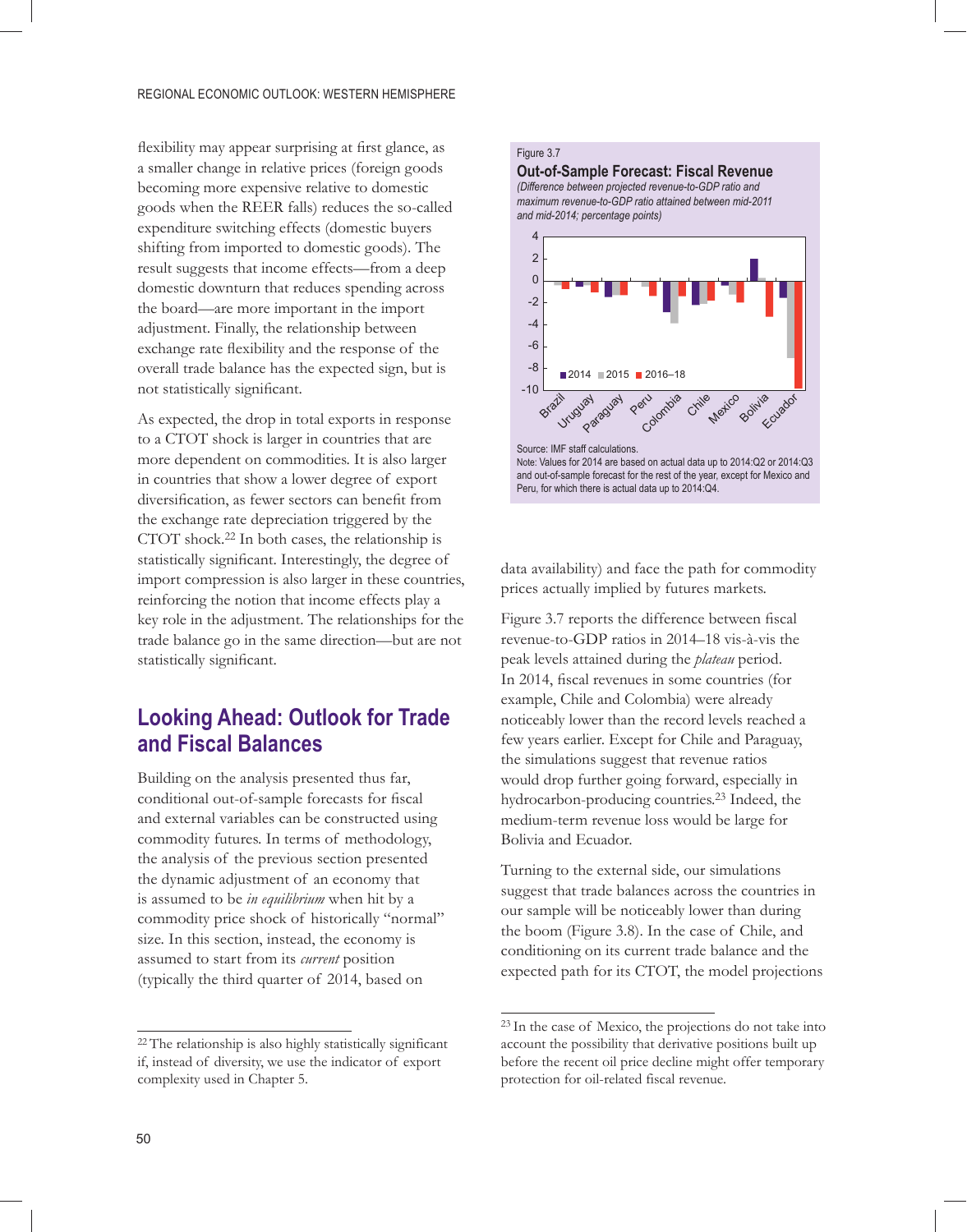

indicate a 4 percent of GDP trade surplus in 2016. This would be much lower than the 8 percent of GDP surplus observed on average during 2003–11, but still remarkably strong. At the other end of the spectrum, Bolivia is projected to post a sizable trade deficit of about  $3\frac{1}{2}$  percent of GDP, compared to an average surplus of above 5 percent during 2003–11. In absolute levels, however, the projected trade deficit in most countries looks manageable.

Nevertheless, and in line with the results in the previous section, our simulations also suggest that significant import compression—rather than a rebound in noncommodity exports—is responsible for a large share of the adjustment. Figure 3.8 shows the projected change in the ratios of exports and imports to GDP over the next two years relative to their highs at the peak of the recent boom. The import ratio is projected to decline sharply and, in many cases, by more than the export ratio (for example, in Brazil, Chile, Ecuador, Paraguay, and Uruguay). In principle, cutting back on imports is a natural way of preserving external sustainability after an adverse shock. Yet, this adjustment would still be rather painful if, as suggested by the historical pattern for the region, it mainly reflects a contraction in domestic demand.

These projections, as well as the responses reported in the previous section, are naturally subject to some caveats. By relying on historical patterns and assuming stable relationships over time, they do not (fully) take into account more recent changes in relevant economic attributes, such as changes in policy frameworks. Many Latin American countries have indeed significantly strengthened their policy frameworks in recent years (for instance, by allowing greater exchange rate flexibility and adopting fiscal policy rules). In addition, the importance of commodity exports for some countries may have evolved considerably during our sample period (for example, it has increased in Colombia but decreased in Mexico). Finally, the projections are obtained by conditioning only on one external factor (that is, the expected path for CTOT) and do not take into account new policy measures that may yet be taken. All this could naturally introduce a bias in the projections.

## **Conclusions and Policy Implications**

The analysis in this chapter shows that most commodity exporters in Latin America have suffered a substantial deterioration of their commodity terms of trade over the last 3½ years. This situation has become particularly acute since mid-2014. In addition, the probability of a swift recovery in the terms of trade is low for most countries.

In this context, the analysis suggests that some countries will probably need to cope with a sizable and protracted fall in fiscal revenues over the next two to four years. This pressure on public finances will typically require fiscal restraint to avoid a destabilizing rise in deficits. The buildup of fiscal space over the boom years and the ability to borrow at still-low funding costs will allow some countries to smooth this necessary adjustment, for instance, by preserving capital spending in key areas that are crucial to alleviate existing supply-side bottlenecks. Several other countries, however, have essentially no buffers left, and thus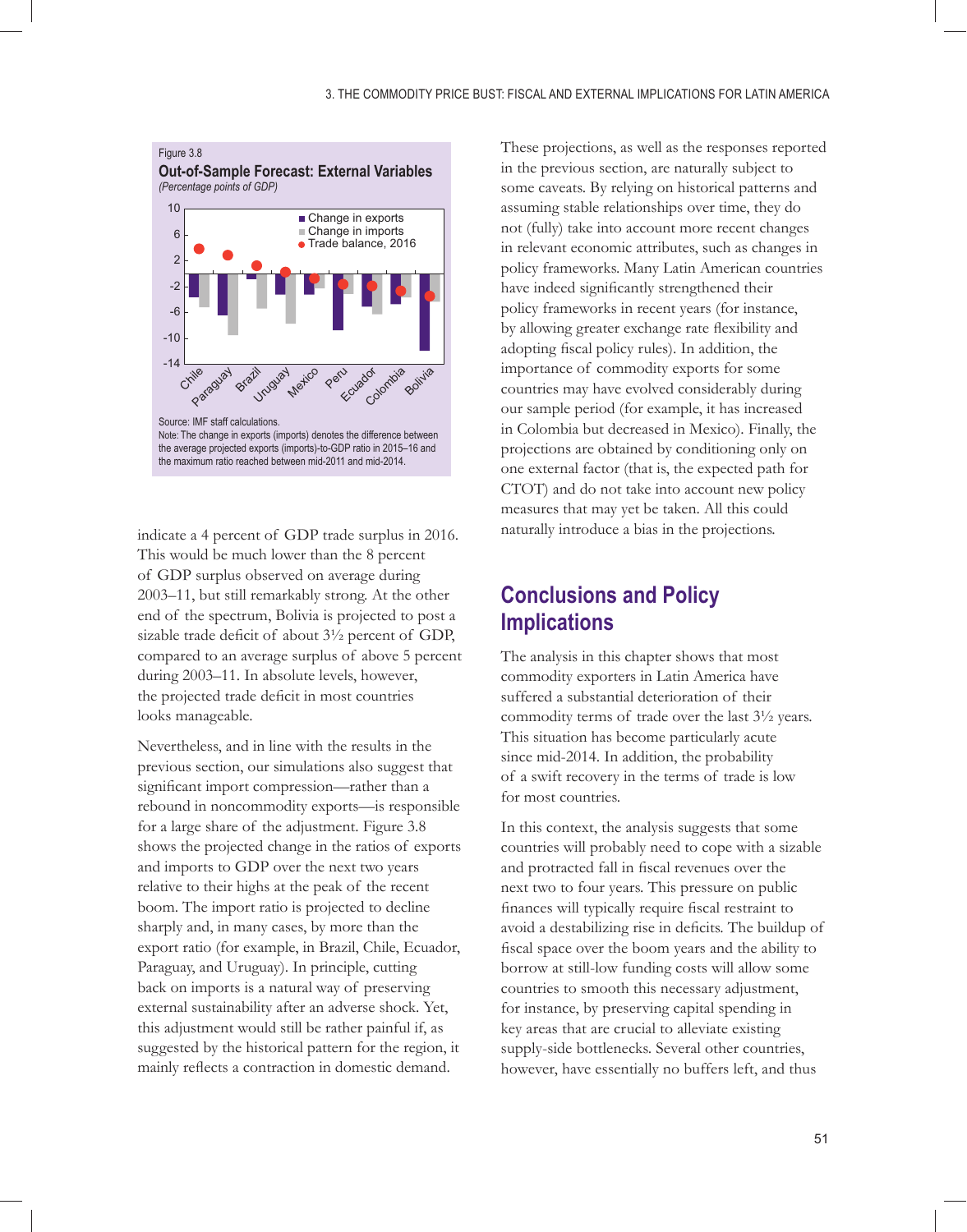will need to rein in deficits over the near term, in an unfortunate reminder of the region's historical policy procyclicality.

In terms of external sector adjustment, our analysis suggests a somewhat muted impact on external balances. However, in the past this has been the

result of sizable import compression rather than a rebound in exports.

Exchange rate flexibility appears to be an important safety mechanism, facilitating a smoother fiscal and external adjustment following a commodity price shock.

#### **Box 3.1**

#### **Commodity Sector Activity and Fiscal Revenue—Direct Links**

The sensitivity of fiscal revenue to commodity prices depends on country characteristics, including the size and nature of the commodity sector, ownership structures, and, importantly, the specifics of the existing tax regime. Fiscal revenue may be particularly sensitive to commodity price changes where commodity rents (that is, profits above and beyond the normal return on capital) are sizable and part of the tax base. Implementing mechanisms that effectively tax such rents (for instance, progressive gross income–based taxes that allow for a rising tax take as firms' operational margins increase) tends to be easier when production is concentrated in a small number of large firms—as is common in the mining and energy sectors—than when ownership is spread among a large number of atomistic producers whose individual cost structures and revenues are more difficult to monitor—as is typically the case in the agricultural sector. The exposure of fiscal revenue to commodity price volatility also tends to be heightened when the commodity sector is (fully or partly) owned by state enterprises that not only pay taxes and royalties but also distribute dividends to the state—a model that is found across many Latin American countries, notably in the mining and energy sectors.1

Indeed, the prominence of commodity-related revenue—and the sensitivity of total fiscal revenue to commodity price fluctuations documented in this chapter—is larger in hydrocarbon and metal-producing countries than among other commodity exporters in the region. For instance, fiscal revenue from state-owned energy companies represents about 10 percent of GDP in Bolivia and Ecuador. In Colombia, where oil also plays a dominant role and about 60 percent of the sector is state owned, commodity-related revenues are about 5 percent of GDP. Comparable revenue in metal-producing countries is somewhat lower but still sizable. For instance, the importance of the mining sector in Peru is roughly comparable to that of hydrocarbon production in Bolivia, Colombia, and Ecuador (about one-tenth of the economy), yet the associated fiscal revenue in Peru averaged "only" about 2 percentage points of GDP during 2005–13. In Chile, where the sector is somewhat larger (about one-eighth of the economy), commodity-related revenues reached almost 5 percent of GDP. Compared to Peru, the higher revenue seems to reflect the contributions from Codelco, Chile's large state-owned copper company. Specifically, Codelco accounts for one-third of Chile's copper production but as much as 60 percent of total commodity-related revenues.

The estimated revenue responses reported in Figure 3.4 clearly reflect these differences in *direct* linkages between fiscal revenue and the commodity sector. But the model-based estimates also capture a host of additional factors, and thus should be expected to differ from the narrow direct effects discussed in this box.2 These additional factors include the specific fiscal mechanism used to tax natural resource rents, the extent of interlinkages between the commodity sector and the rest of the economy, the implementation of fiscal rules, and the extent of exchange rate flexibility, among others.

<sup>1</sup> Needless to say, the long-run level of commodity-related revenue could well turn out to be lower under public ownership if, for instance, the efficiency and profitability of investment is inferior in state-owned enterprises. Exclusive reliance on public capital may also limit the sector's capacity to fully exploit available reserves, constraining potential output and fiscal revenue. 2 For instance, while staff estimates that the *direct* revenue loss in Ecuador associated with a \$10 drop in oil prices is about 0.7–0.8 percentage point of GDP, the vector autoregressive estimates suggest a somewhat higher loss (0.8–0.9 percentage

point of GDP).